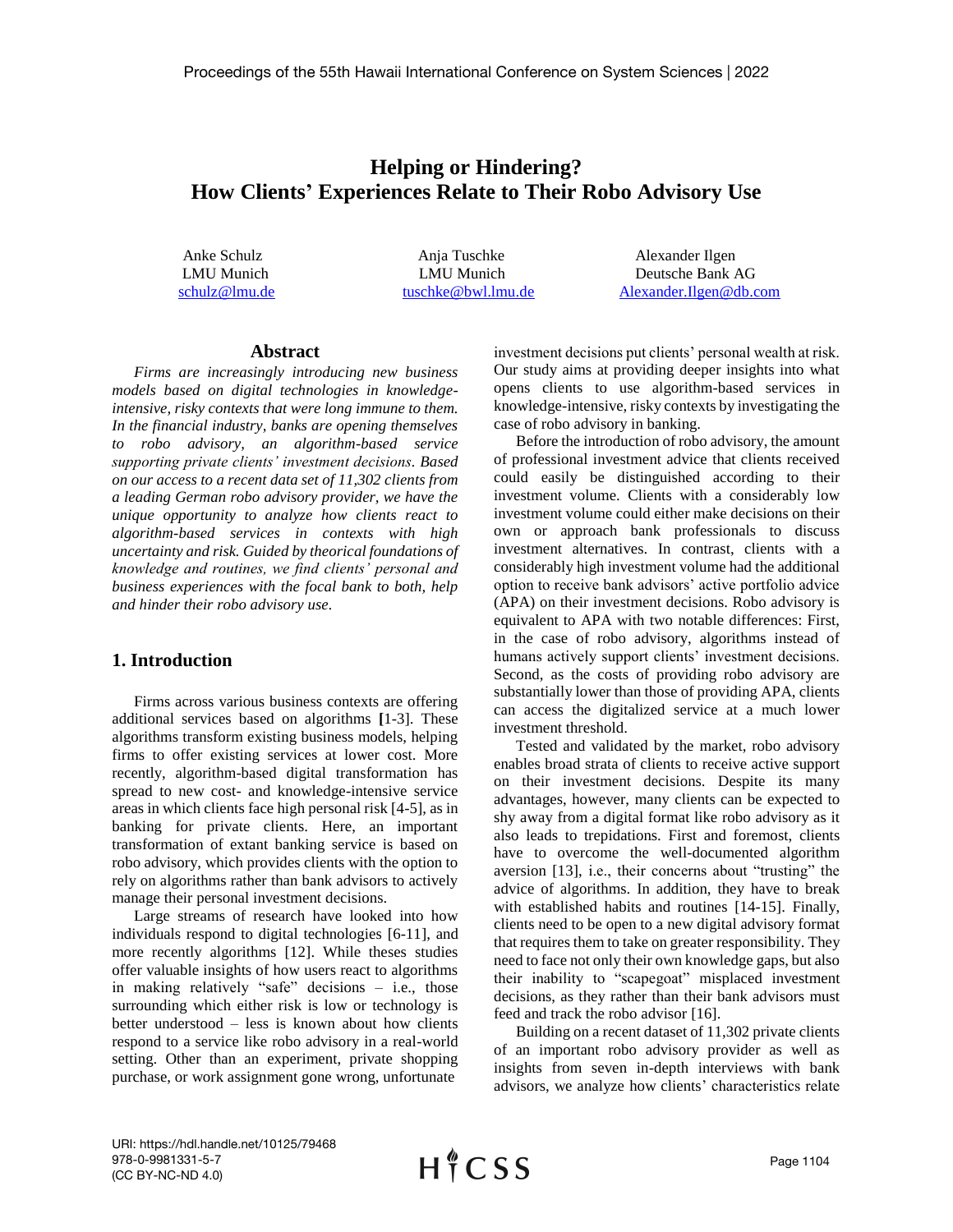to their robo advisory use. By using client data from the time frame before robo advisory was actively marketed by the focal bank under study  $-i.e.,$  when bank advisors were prohibited from proactively approaching clients on the new service unless clients themselves reached out for information – we provide unique, real-world insights into the behavioral drivers behind clients' robo advisory use.

Guided by theoretical foundations of the behavioral decision-making [14-15] and learning literature [17-19] we consider particularly how clients' personal and business experiences at the focal bank – the basis of their robo advisory-aligned or -misaligned knowledge and routines – guide their usage decisions. First, we expect clients with longer history at the focal bank to be less open to use robo advisory. We assume that these clients have stronger routines in personal interaction with bank professionals that conflict with robo advisory use. In contrast, we assume clients having a high investment volume at their disposal to be more familiar with receiving advice. Therefore, we expect such wealthier clients to be more open towards using robo advisory than less wealthy clients. Third, we argue that clients who recently invested themselves – and with that, accessed first-hand investment information – are more open towards robo advisory based on having greater relevant knowledge.

Our study contributes to extant literature in several ways. Besides information systems [13,] [20], there is a growing literature in management [21], [12], [5] and strategy (e.g. [22]) interested in the changes that algorithms and predictive analytics are inducing for firms, particularly in knowledge-intensive contexts. Complementing existing work considering e.g. how algorithms reshape firms' internal sourcing or resource allocation decisions, we provide a client perspective on who uses robo advisory. Our findings resonate with the well-documented relevance of individual experience in shaping strategically relevant outcomes for firms [23- 25]. They suggest that clients opting for algorithmbased services in contexts characterized by high uncertainty and risk base their decisions on knowledge and routines formed at their service providers. As such knowledge and routines may be more aligned or misaligned with a new algorithm-based service like robo advisory, they can both, help and and hinder its use.

# **2. Theoretical Background**

Individuals are generally biased against using digital technologies. Studies on online banking [26-29] show that clients are concerned about using digital technologies, even when they have considerably low personal risk. Users worry not only about the security and privacy [30], [27], [31] but also about the reliability [32] of such technologies. Lack of personal interaction may further enhance clients' discomfort [33-34]. Discomfort is especially pronounced if these new technologies are based on algorithms [13], [35-36].

"Algorithm aversion", i.e., individuals' greater uneasiness to trust algorithms [13], is a widely observed phenomenon even under conditions in which these algorithms clearly outperform the decision-making of their human counterparts [35], [37]. Conditions in which algorithms make superior decisions to humans can be found in contexts with weak and uncertain cues, i.e., lower predictability. Knowledge-intensive contexts like banking have long been recognized to have such conditions [38]. A bank branch manager interviewed for our study describes how the unpredictability of the context has only increased over time: "Investment decisionmaking has become so broad and affected by a flood of information, Mr. Trump twitters something and all the markets respond [immediately], it is nearly impossible to react so fast. Even as a bank advisor, you are active in many professional fields, you have things that you do at once, so that you cannot stay up to date on everything. Thank God that we have [back offices]."

The introduction of robo advisory is only a recent phenomenon. Against this background, many clients can be expected to face strong trepidations in relying on algorithms. While individuals are generally known to have a strong tendency to avoid losses, despite high potential gains [39], they can be expected to be even more concerned in entrusting a very novel and unfamiliar technology with investment decisions regarding their personal wealth. Our interviews with bank advisors in Appendix 1 highlight client concerns ranging from performance of algorithms (Interview 3) to the vulnerability of robo advisory to hacking (Interview 2).

While many studies surrounding how users respond to digital technologies build on the Technology Acceptance Model, these studies focus on settings in which users face low personal risk, e.g. experiments, work assignments, or online shopping [6-11]. Additionally, such studies often regard less novel technology applications than robo advisory like online banking. Based on their lower levels of technical advance, such technologies often support clients by informing rather than executing actions on their behalf. Not surprisingly, as their usage contexts and application areas raise fewer questions and concerns, users have been found to consider mainly their benefits and perceived ease of use when assessing attractiveness.

Usage considerations relating to very novel, risky technology-based services like robo advisory can be expected to be very different. Clients have long been long known to struggle with, or even delay, usage decisions when they lack information concerning new options at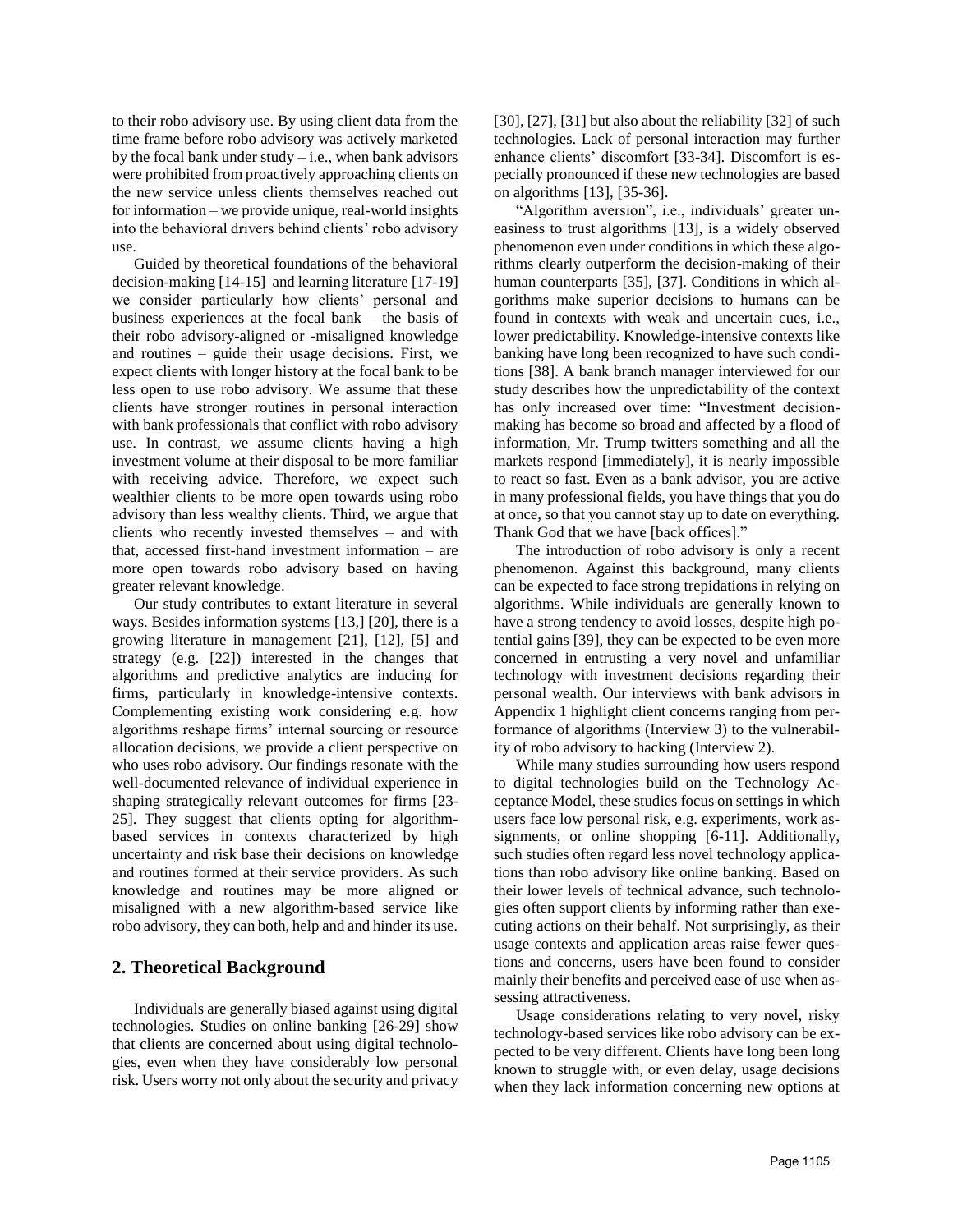their disposal [40]. With very low existing information to build upon, we expect those clients opting for robo advisory to base their decision on prior experiences formed at their service provider, in our case, the focal bank under study. While prior experiences – or better, the knowledge and routines resulting from them – may be more aligned or misaligned with robo advisory use, they represent the closest approximation that clients can leverage in assessing the attractiveness of such a novel, risky service.

Figure 1 provides an overview of our model that links clients' history with the focal bank (suggesting stronger routines misaligned with robo advisory use), their investment volume (proposing stronger routines aligned with robo advisory use), and recent first-hand investment information access (suggesting greater knowledge aligned with robo advisory use) to their likelihood of using algorithm-based portfolio advice.



#### **Figure 1. Conceptual model of clients' likelihood of robo advisory use**

We form the following hypotheses.

#### **Client History and Robo Advisory Use**

In knowledge-intensive, risky contexts such as banking, clients interact very closely and regularly with professionals such as bank advisors. One main reasons is that professionals in such contexts possess very high domain-specific knowledge and skills, surpassing not only that of most clients, but even their own managers [41]. While personal interactions are generally high in banking, some clients can be expected to have accumulated more dealings than others.

Particularly clients with longer client history can be expected to have accumulated great numbers of personal interactions with bank professionals, based on their longer time at the bank. Research on behavioral decision-making has long highlighted the central role that habits and routines play in shaping individuals' actions and decisions [14-15]. While individuals generally dislike breaking with the comfort that habits and routines offer, they do so even more when they are reinforced over time. Accordingly, we expect routines in personal interaction to be particularly strong amongst clients with more client years.

Not only habits and routines, but also trust is known to intensify with interaction history [3], [43-46]. Our interviews with bank advisors in Appendix 2 illustrate how clients share more personal information and feelings with them, the longer their stay at the bank (Interview 3, Statement 1). Over the course of their client history, clients develop trust relationships with their advisors (Interview 3, Statement 1). Such trust relationships tend to increase clients' satisfaction with existing service. Clients' decision to stay at the bank, despite low switching costs to alternative service providers, is one reflection of the value that these relationships have (Interview 4, Statement 1).

Clients are known to resist innovations which require a change in their existing habits and routines [47- 48] or a current situation with which they are satisfied [49-51]. Arguing that client history is the source of both, we expect clients with a longer history at the focal bank to be less likely to use robo advisory than those with a shorter stay. We assume that former clients will be more inert to switch from their trusted and appreciated personal relationships to receiving investment advice from algorithms. In summary, we expect routines in personal interaction to be misaligned with robo advisory use. We hypothesize:

Hypothesis 1: The longer clients' history with the focal bank, the lower their likelihood to use robo advisory.

#### **Investment Volume and Robo Advisory Use**

Scholars have observed clients to respond differently to innovations based on their financial situation [47], [52-53]. In line with that, we expect clients having higher investment volumes to show different reactions to robo advisory than those with lower ones. One main reason is that we expect clients with different wealth levels to have very dissimilar routines regarding the use of investment services. These services – particularly those offering higher support on investment decisions like APA – require clients to meet certain investment thresholds. For example, clients need to invest a minimum volume of  $\epsilon$  250,000 to access APA at the focal bank under study. Such high investment thresholds are the reason why portfolio advice was long restricted to the wealthy elite before the introduction of robo advisory [54].

As less wealthy individuals were long excluded from accessing supportive services based on low investment volume, they could not form habits and routines in receiving high investment advice from financial advisors comparable to their wealthier counterparts. Also, their exposure to information on personal services comparable or equivalent to robo advisory, such as APA, was lower. In summary, while all clients can be expected to be unfamiliar with having a digital advisor supporting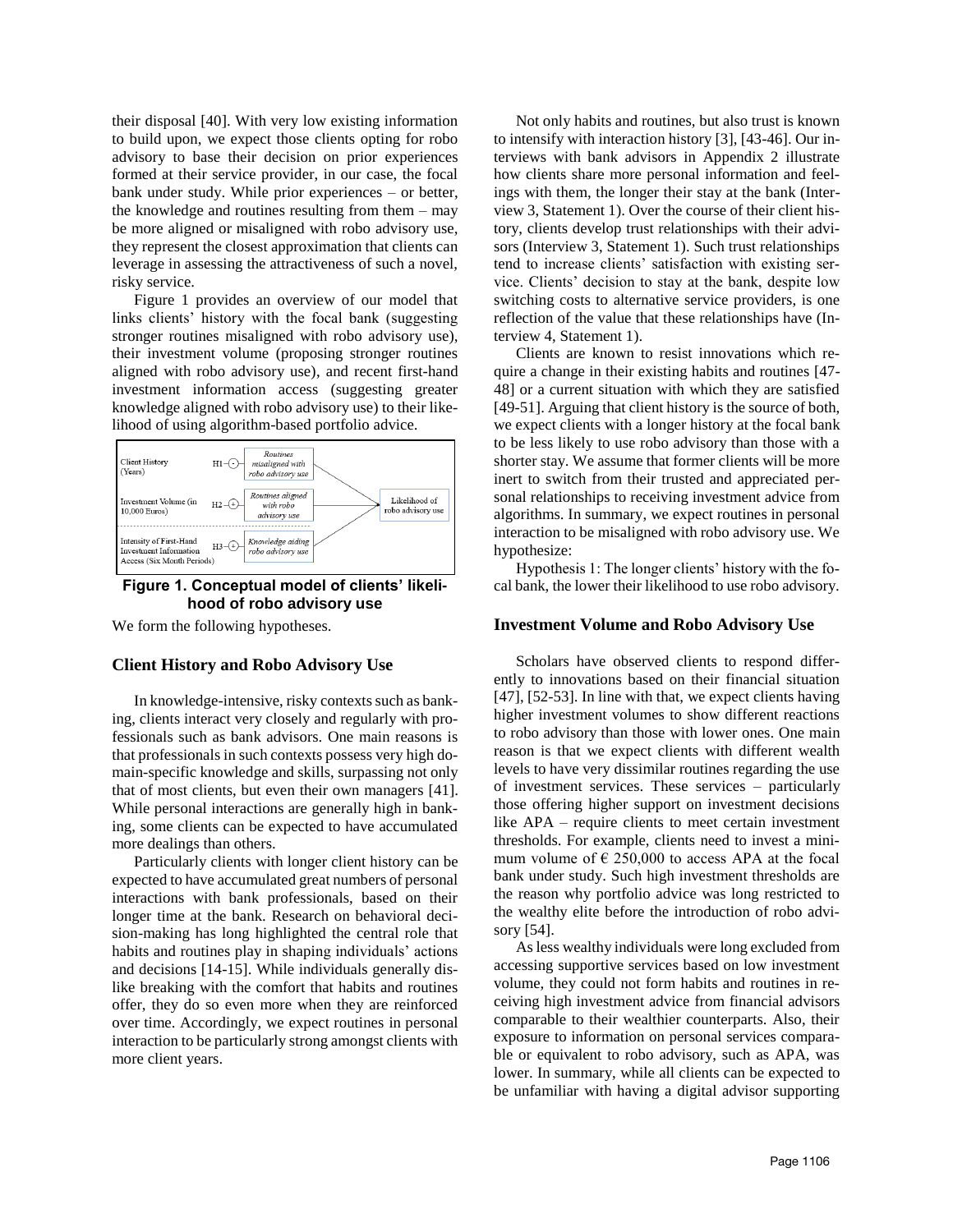their investment decisions, wealthier clients can be assumed to be more acquainted with and/or be better informed about receiving higher levels of (personal) investment support than less wealthy ones. Less wealthy clients, on the other hand, need to familiarize with both, algorithms as well as receiving extensive support on investment decisions. Having less transferable experience, we assume robo advisory to appear more novel and unfamiliar to them.

Individuals are known to be biased against options they perceive as less familiar when making decisions [55-57]. Considering this and the previously introduced theoretical foundation of sticking to habits and routines [14-15], we assume clients with higher investment volume to be more open to use robo advisory. Thus, we hypothesize:

Hypothesis 2: Clients with higher investment volume are more likely to use robo advisory than clients with lower investment volume.

### **Recent Investment Information Access and Robo Advisory Use**

In the case of robo advisory, relying on the support of a digital rather than a personal portfolio advice goes hand-in-hand with clients needing to feed, track, and correct investment decisions of algorithms. To do so, clients need certain knowledge and skills on investment decision-making. Based on clients' novel access to algorithm-based services, but also the long-known volatility characterizing knowledge-intensive contexts [38], we consider clients' recent access to first-hand investment information to be particularly useful in this regard.

First-hand information – i.e., information that individuals gain directly through own experience rather than through the experience of others  $-$  is a widely recognized enhancer of individual knowledge [19], [58]. In banking, clients gain such knowledge by taking care of their investments themselves rather than relying on the knowledge of their bank advisors. While bank advisors' knowledge on investment decision-making may often surpass that of their clients [41], clients, not bank advisors, bear the responsibility of feeding and monitoring their robo advisor. By investing on their own prior to using robo advisory, clients learn to set up their own trading accounts, invest their own money along their risk preferences and follow the development of their investments over the internet. Such first-hand information automatically increases clients' ability to use robo advisory. Additionally, clients may become confronted with their own, human limitations in investment decisionmaking [35], [37] and with that, recognize the opportunity that decision support by algorithms entails.

Accordingly, we expect clients with recent access to such first-hand investment information to be more open

to using robo advisory. We argue that the depicted firsthand investment information is the basis for building relevant knowledge and skills for using robo advisory. Thus, we hypothesize:

Hypothesis 3: Clients with first-hand investment information access are more likely to use robo advisory than clients without first-hand access.

## **3. Data and Method**

We test our hypotheses using a data set of 11,302 private clients provided by a leading German bank. Based on its economic, technological, and financial leadership, the German context is comparable to other major economies, including much larger markets like the United States. Both countries are among the world's top ten economies, with the United States ranking 85.6 and Germany ranking 82.8 on the global competitive index, which ranges from 0 to 100 [59]. Regarding the market for private investment services, Germany is dominated by only few banks [54], one of which is the bank under study. While robo advisory is a young but developing field in Germany, the quality of the respective models on the market for private clients can be considered as very high. As consumer protection is a key societal concern, only excellent robo advisory services are released on the market. Not surprisingly, rigorous testing and performance monitoring pre and post market introduction accompany all robo advisory launches. The quality of the robo advisory model under study has been tested by the most important consumer protection agency in Germany, scoring amongst the top three overall ratings [60].

The model became available to private clients of the focal bank in early 2018 and its characteristics are similar to other robo advisory models in the market. To account for potential time lags in the decision-making of clients, we matched data on client characteristics from late 2017 with clients' investment choices (i.e., using robo advisory or not) in 2018. Using data from the early time of robo advisory introduction has two advantages for our analyses. First, it excludes that our results capture implications of organizational restructuring rather than client behaviors. Afterall, the number of investment services and/or bank advisors is not adapted to the introduction of a new service at such an early stage. Second, the time frame of our analysis rules out that bank advisors rather than clients are steering their use of robo advisory. In 2017, bank advisors were not allowed to proactively approach clients about robo advisory in advisory sessions.

Our random sample covers both the entire spectrum of clients and all investment services available to them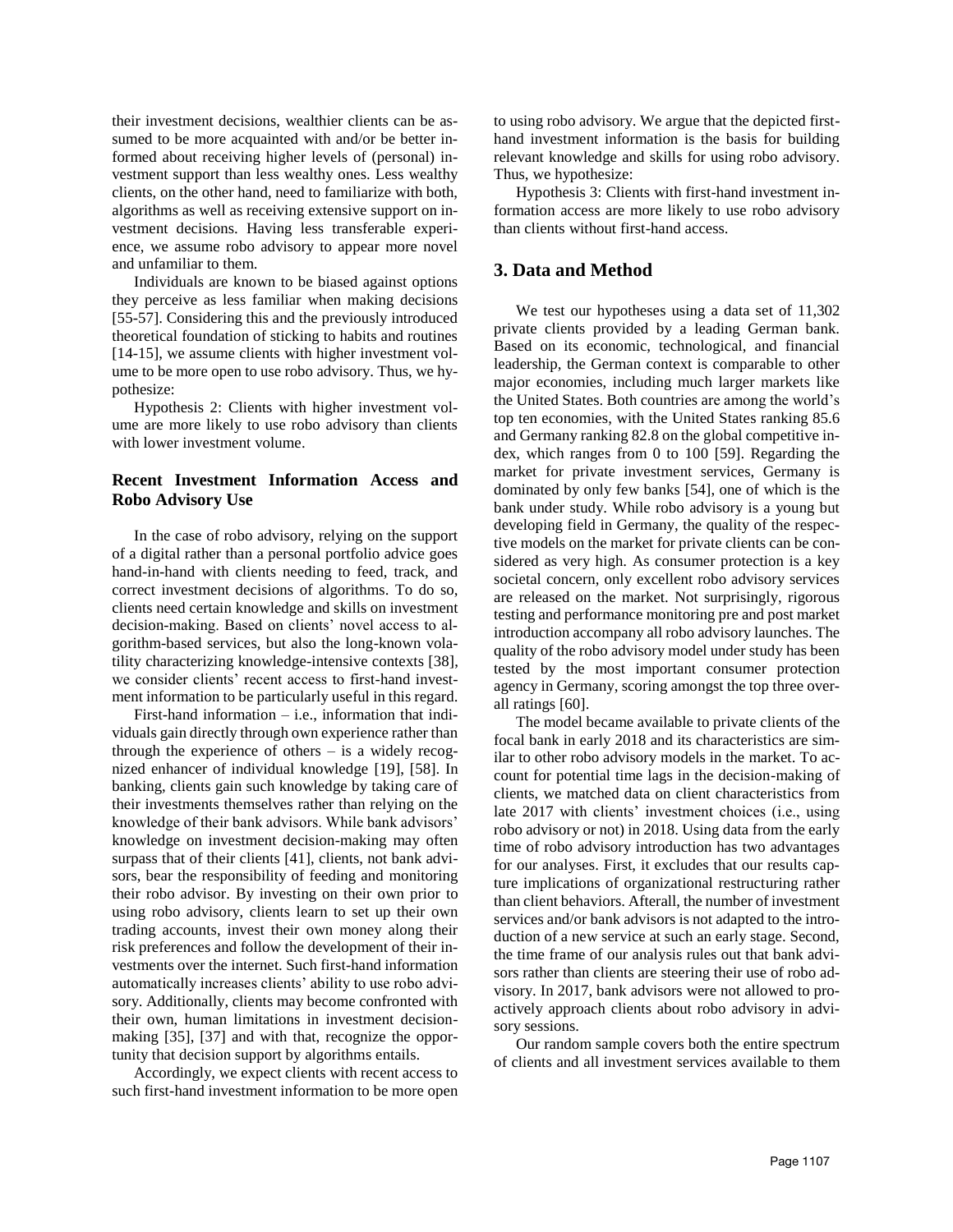at the bank under study. Amongst all investment services provided, robo advisory is the only digital format that clients can choose. We include only clients that have the choice to use robo advisory in our sample. Specifically, as the investment threshold for qualifying for robo advisory at the focal bank is  $\epsilon$  5,000, we consider only clients with an investment volume equal or above this threshold in our analyses. Also, in consultation with industry experts, we include only first-time APA users in our sample, to exclude the possibility that systematic differences in characteristics of first-time and repeated users of active investment support impact our results. Put differently, all clients in our sample are not only using robo advisory, but also its personal equivalent APA for the first time in 2018. To complement our theory building and understanding of empirical findings with insights from our institutional setting, we conducted seven in-depth expert interviews with bank advisors. We chose advisors based on their years of work experience with private clients, both at the focal bank and/or in other banks, and their familiarity with robo advisory (Appendix 3). The telephone interviews lasted on average 40 minutes and were conducted in late August 2018.

Our empirical analyses include the following measures. Our dependent variable *Robo Advisory* is a dummy variable taking on the value of one if a client uses robo advisory and zero if s/he uses alternative investment services. Our two independent variables concerning routines are operationalized as follows. *Client History (Years)* is a variable indicating the number of years an individual has been a client at the focal bank. A client history of 0 indicates that the client joined the bank in 2017. *Investment Volume (in 10,000 Euros)* indicates the total amount of liquid assets that the client has available for investment decisions both, in savings accounts and investment deposits at the focal bank. Investment volume data is winsorized at the 1% and 99% level in all analyses. While we choose a linear specification of this key variable in our main analyses to provide readers with a straight-forward interpretation of its effect, our robustness tests covered and confirmed also its logarithmic specification. Our independent variable reflecting knowledge, *Intensity of First-Hand Investment Information Access (Six Month Periods)*, is a variable indicating the number of six month periods before January 2018 in which the client accessed investment information through own investment activity in the previous year. We include socio-demographic control variables in our empirical analyses. Female is a dummy variable taking on the value of one if the client is female and zero if he is male. The client's *age* is measured in years. Age data is winsorized at the 1% and 99% level in all analyses. *Ln(Income+1)* is the natural logarithm of the client's income plus one. We proxy for clients' digital affinity by their previous *online banking activation*.

The latter is a dummy variable taking on the value of one if the client has activated online banking at the focal bank and zero if not. Lastly, we account for differences in clients' *advisor information access* by a dummy variable measuring whether or not they used high investment decision support services in the previous year. In doing so we consider that certain clients may have had a higher opportunity to proactively seek information on robo advisory through advisors based on their service structure.

Regarding our method, we follow existing literature [61], in employing a linear probability model (LPM) to estimate the impact of our chosen client characteristics on clients' likelihood of using robo advisory. We also estimate other functional forms with non-linear response probabilities. All results are depicted in Table 2. Whereas the R-Squared in the LPM represents the ordinary least squares (OLS) R-Squared, the Pseudo Rsquared in our probit and logit models is based on loglikelihood measures. As the marginal effects revealed by the probit and logit specifications compare to their LPM counterparts, we interpret only LPM coefficients. We further interpret odds ratios of our logistic regression effects to provide insights into the economic significance of our results.

#### **4. Results**

Our descriptive analyses point to large differences in who uses robo advisory. Table 1 shows the descriptive statistics and correlations for our full sample. Both, clients' investment volume  $(r=0.118, p=0.000)$  and their intensity of first-hand information access (r=0.450, p=0.000) are significantly positively correlated with robo advisory use, while their client history is significantly negatively correlated (r=-0.070, p=0.000). Table 2 presents the results of our full sample regression analyses. Models 1 to 3 show the impact of the control variables on the likelihood of using robo advisory. Models 4 to 6 depict the results of the control variables and the independent variable *Client History (Years)*. The following Models 7 to 9 show the results of the control variables and the second independent variable *Investment Volume (in 10,000 Euros)*. Thereafter, Models 10 to 12 present the results of the control variables and the third independent variable *First-Hand Investment Information Access (Six Month Periods)*. Finally, models 13 to 15 show the results of the full model. For an economic interpretation, we report effect sizes in the form of odds ratios of Model 15 in the second-last column.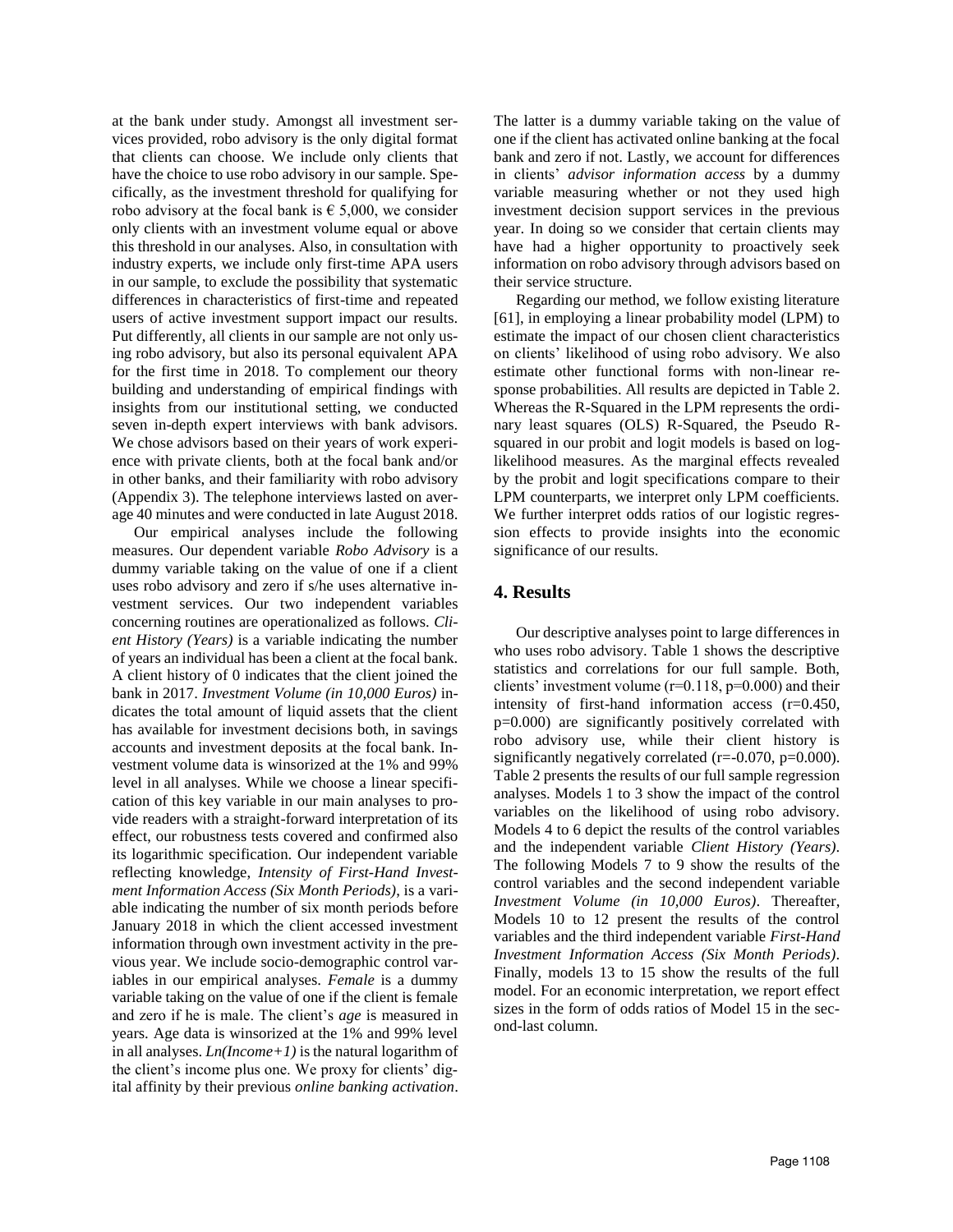| Table 1. Regressions on likelihood to use robo advisory for all clients, DV=Robo Advisory |  |  |
|-------------------------------------------------------------------------------------------|--|--|
|                                                                                           |  |  |

| Variables                                                                   | Mean  | S.D.                | Min         | Max       |           |           |           |           |           | 6         |           |           |  |
|-----------------------------------------------------------------------------|-------|---------------------|-------------|-----------|-----------|-----------|-----------|-----------|-----------|-----------|-----------|-----------|--|
|                                                                             |       |                     |             |           |           |           |           |           |           |           |           |           |  |
| Robo Advisory                                                               | 0.09  | 0.28                | 0           |           |           |           |           |           |           |           |           |           |  |
| 2 Client History (Years)                                                    | 19.37 | 12.50               | 0           | 64        | $-0.070*$ |           |           |           |           |           |           |           |  |
| 3 Investment Volume (in Euros)                                              |       | 83,158.16 162635.80 | 5118        | 1,036,615 | $0.118*$  | $0.042*$  |           |           |           |           |           |           |  |
| 4 Intensity of First-Hand Investment Information Access (Six Month Periods) | 0.21  | 0.61                | $\mathbf 0$ |           | $0.450*$  | $-0.091*$ | $0.134*$  |           |           |           |           |           |  |
| 5 Female                                                                    | 0.41  | 0.49                | 0           |           | $-0.180*$ | $-0.003$  | $-0.051*$ | $-0.159*$ |           |           |           |           |  |
| 6 Age                                                                       | 54.90 | 18.02               | 11          | 91        | $-0.101*$ | $0.408*$  | $0.169*$  | $-0.100*$ | $0.084*$  |           |           |           |  |
| 7 Ln[Income(in Euros)+1]                                                    | 5.02  | 4.07                | 0           | 15        | $0.077*$  | $0.219*$  | $0.062*$  | $-0.068*$ | $-0.075*$ | $-0.087*$ |           |           |  |
| 8 Online Banking Activation                                                 | 0.67  | 0.47                | $\mathbf 0$ |           | $0.204*$  | $-0.159*$ | $0.042*$  | $0.206*$  | $-0.179*$ | $-0.361*$ | $0.322*$  |           |  |
| 9 High Advisor Information Access                                           | 0.34  | 0.47                | $\mathbf 0$ |           | $-0.004$  | $0.042*$  | $0.271*$  | $-0.108*$ | $-0.012$  | $0.139*$  | $-0.198*$ | $-0.052*$ |  |
|                                                                             |       |                     |             |           |           |           |           |           |           |           |           |           |  |
| N                                                                           |       |                     |             |           | 11,302    |           |           |           |           |           |           |           |  |
| $*$ p<0.01                                                                  |       |                     |             |           |           |           |           |           |           |           |           |           |  |

# **Table 2. Regressions on likelihood to use robo advisory for all clients, DV=Robo Advisory**

|                                                                           | (1)<br><b>LPM</b> | (2)<br>Probit | (3)<br>Logit                        | (4)<br><b>LPM</b> | (5)<br>Probit           | (6)<br>Logit        | (7)<br><b>LPM</b> | (8)<br>Probit           | (9)<br>Logit                                                                                    | (10)<br><b>LPM</b> | (11)<br>Probit | (12)<br>Logit         | (13)<br><b>LPM</b> | (14)<br>Probit | (15)<br>Logit                    | Odds ratio | <b>Beta</b> |
|---------------------------------------------------------------------------|-------------------|---------------|-------------------------------------|-------------------|-------------------------|---------------------|-------------------|-------------------------|-------------------------------------------------------------------------------------------------|--------------------|----------------|-----------------------|--------------------|----------------|----------------------------------|------------|-------------|
| <b>Routines</b>                                                           |                   |               |                                     |                   |                         |                     |                   |                         |                                                                                                 |                    |                |                       |                    |                |                                  |            |             |
| Client History (Years)                                                    |                   |               |                                     | $-0.001***$       | $-0.008***$ $-0.015***$ |                     |                   |                         |                                                                                                 |                    |                |                       | $-0.001***$        | $-0.009***$    | $-0.018***$                      | $0.982***$ | $-0.040$    |
|                                                                           |                   |               |                                     | (0.000)           | (0.002)                 | (0.003)             |                   |                         |                                                                                                 |                    |                |                       | (0.000)            | (0.002)        | (0.004)                          | (0.004)    |             |
| Investment Volume (in 10,000 Euros)                                       |                   |               |                                     |                   |                         |                     | $0.002***$        | $0.011***$              | $0.018***$                                                                                      |                    |                |                       | $0.001***$         | $0.004***$     | $0.007***$                       | 1.007***   | 0.038       |
|                                                                           |                   |               |                                     |                   |                         |                     | (0.000)           | (0.001)                 | (0.002)                                                                                         |                    |                |                       | (0.000)            | (0.001)        | (0.002)                          | (0.002)    |             |
| Knowledge                                                                 |                   |               |                                     |                   |                         |                     |                   |                         |                                                                                                 |                    |                |                       |                    |                |                                  |            |             |
|                                                                           |                   |               |                                     |                   |                         |                     |                   |                         |                                                                                                 |                    |                |                       |                    |                |                                  |            |             |
| Intensity of First-Hand Investment Information Access (Six Month Periods) |                   |               |                                     |                   |                         |                     |                   |                         |                                                                                                 | $0.203***$         | 0.774***       | 1.371***              | $0.200***$         | $0.757***$     | 1.345***                         | 3.837***   | 0.427       |
|                                                                           |                   |               |                                     |                   |                         |                     |                   |                         |                                                                                                 | (0.007)            | (0.024)        | (0.044)               | (0.007)            | (0.025)        | (0.045)                          | (0.171)    |             |
| Socio-demographic controls                                                |                   |               |                                     |                   |                         |                     |                   |                         |                                                                                                 |                    |                |                       |                    |                |                                  |            |             |
| Female                                                                    |                   |               | $-0.085***$ $-0.726***$ $-1.477***$ |                   |                         |                     |                   |                         | $-0.086***$ $-0.733***$ $-1.482***$ $-0.083***$ $-0.714***$ $-1.452***$ $-0.052***$ $-0.549***$ |                    |                | $-1.127***$           | $-0.053***$        | $-0.556***$    | $-1.139***$                      | $0.320***$ | $-0.091$    |
|                                                                           | (0.005)           | (0.046)       | (0.099)                             | (0.005)           | (0.046)                 | (0.099)             | (0.004)           | (0.047)                 | (0.099)                                                                                         | (0.004)            | (0.050)        | (0.105)               | (0.004)            | (0.050)        | (0.105)                          | (0.034)    |             |
| Age                                                                       | $-0.005***$       | $-0.044***$   | $-0.087***$                         | $-0.002$          | $-0.019$                | $-0.040+$           | $-0.008***$       | $-0.072***$             | $-0.138**$                                                                                      | $-0.005***$        | $-0.049***$    | $-0.084***$           | $-0.003*$          | $-0.035*$      | $-0.054+$                        | $0.947 +$  | $-0.020$    |
|                                                                           | (0.001)           | (0.011)       | (0.020)                             | (0.001)           | (0.012)                 | (0.023)             | (0.001)           | (0.011)                 | (0.021)                                                                                         | (0.001)            | (0.012)        | (0.024)               | (0.001)            | (0.014)        | (0.028)                          | (0.026)    |             |
| Ln[Income(in Euros)+1]                                                    | 0.001             | 0.003         | 0.010                               | $0.002*$          | $0.010+$                | $0.021*$            | 0.000             | $-0.002$                | $-0.001$                                                                                        | $0.006***$         | $0.042***$     | $0.081***$            | 0.007***           | $0.046***$     | $0.089***$                       | 1.093***   | 0.097       |
|                                                                           | (0.001)           | (0.005)       | (0.010)                             | (0.001)           | (0.005)                 | (0.010)             | (0.001)           | (0.005)                 | (0.010)                                                                                         | (0.001)            | (0.006)        | (0.011)               | (0.001)            | (0.006)        | (0.011)                          | (0.012)    |             |
| <b>Online Banking Activation</b>                                          | $0.098***$        | 1.215***      | 2.753***                            | 0.095***          | $1.197***$              | 2.721***            | 0.093***          | 1.196***                | 2.696**                                                                                         | 0.037***           | 0.845***       | 2.050***              | $0.034***$         | $0.821***$     | 1.994***                         | 7.342***   | 0.056       |
|                                                                           | (0.005)           | (0.078)       | (0.203)                             | (0.005)           | (0.078)                 | (0.203)             | (0.005)           | (0.079)                 | (0.202)                                                                                         | (0.004)            | (0.083)        | (0.206)               | (0.004)            | (0.083)        | (0.208)                          | (1.524)    |             |
| High Advisor Information Access                                           | 0.006             | 0.048         | 0.077                               | 0.007             | 0.060                   | 0.095               | $-0.014*$         | $-0.053$                | $-0.116$                                                                                        | $0.040***$         | $0.331***$     | 0.578***              | $0.035***$         | $0.306***$     | $0.544***$                       | 1.723***   | 0.057       |
|                                                                           | (0.006)           | (0.041)       | (0.080)                             | (0.006)           | (0.041)                 | (0.080)             | (0.006)           | (0.044)                 | (0.085)                                                                                         | (0.005)            | (0.045)        | (0.088)               | (0.006)            | (0.047)        | (0.091)                          | (0.158)    |             |
|                                                                           |                   |               |                                     |                   |                         |                     |                   |                         |                                                                                                 |                    |                |                       |                    |                |                                  |            |             |
| Constant                                                                  | $0.078***$        | $-1.973***$   | $-3.964***$                         | $0.080***$        | $-1.975***$ $-3.979***$ |                     | 0.092***          | $-1.863***$ $-3.726***$ |                                                                                                 | $0.023**$          | $-2.344***$    | $-4.703***$           | 0.030 ***          | $-2.282***$    | $-4.577***$                      | $0.010***$ |             |
|                                                                           | (0.009)           | (0.098)       | (0.231)                             | (0.009)           | (0.099)                 | (0.233)             | (0.009)           | (0.098)                 | (0.231)                                                                                         | (0.008)            | (0.114)        | (0.258)               | (0.008)            | (0.116)        | (0.262)                          | (0.003)    |             |
|                                                                           |                   |               |                                     |                   |                         |                     |                   |                         |                                                                                                 |                    |                |                       |                    |                |                                  |            |             |
| Observations                                                              | 11,302            | 11.302        | 11,302                              | 11.302            | 11.302                  | 11,302              | 11.302            | 11.302                  |                                                                                                 | 11,302 11,302      | 11.302         | 11.302                | 11,302             | 11.302         | 11,302                           | 11.302     | 11,302      |
| Adj. R-squared                                                            | 0.06              |               |                                     | 0.06              |                         |                     | 0.08              |                         |                                                                                                 | 0.23               |                |                       | 0.24               |                |                                  |            | 0.24        |
| F value                                                                   | 191.26***         |               |                                     | 160.12***         |                         |                     | 164.46***         |                         |                                                                                                 | 240.63***          |                |                       | 183.68***          |                |                                  |            | 183.68***   |
| Pseudo R <sub>2</sub>                                                     |                   | 0.14          | 0.14                                |                   | 0.14                    | 0.14                |                   | 0.16                    | 0.16                                                                                            |                    | 0.30           | 0.30                  |                    | 0.30           | 0.303                            | 0.303      |             |
| Chi Square                                                                |                   |               | 489.66*** 444.80***                 |                   |                         | 521.71*** 479.23*** |                   |                         | 589.61*** 567.33***                                                                             |                    |                | 1410.22*** 1379.88*** |                    |                | 1434.56*** 1379.85*** 1379.85*** |            |             |

Robust standard errors in parentheses<br>\*\*\* p<0.001, \*\* p<0.01, \* p<0.05, + p<0.1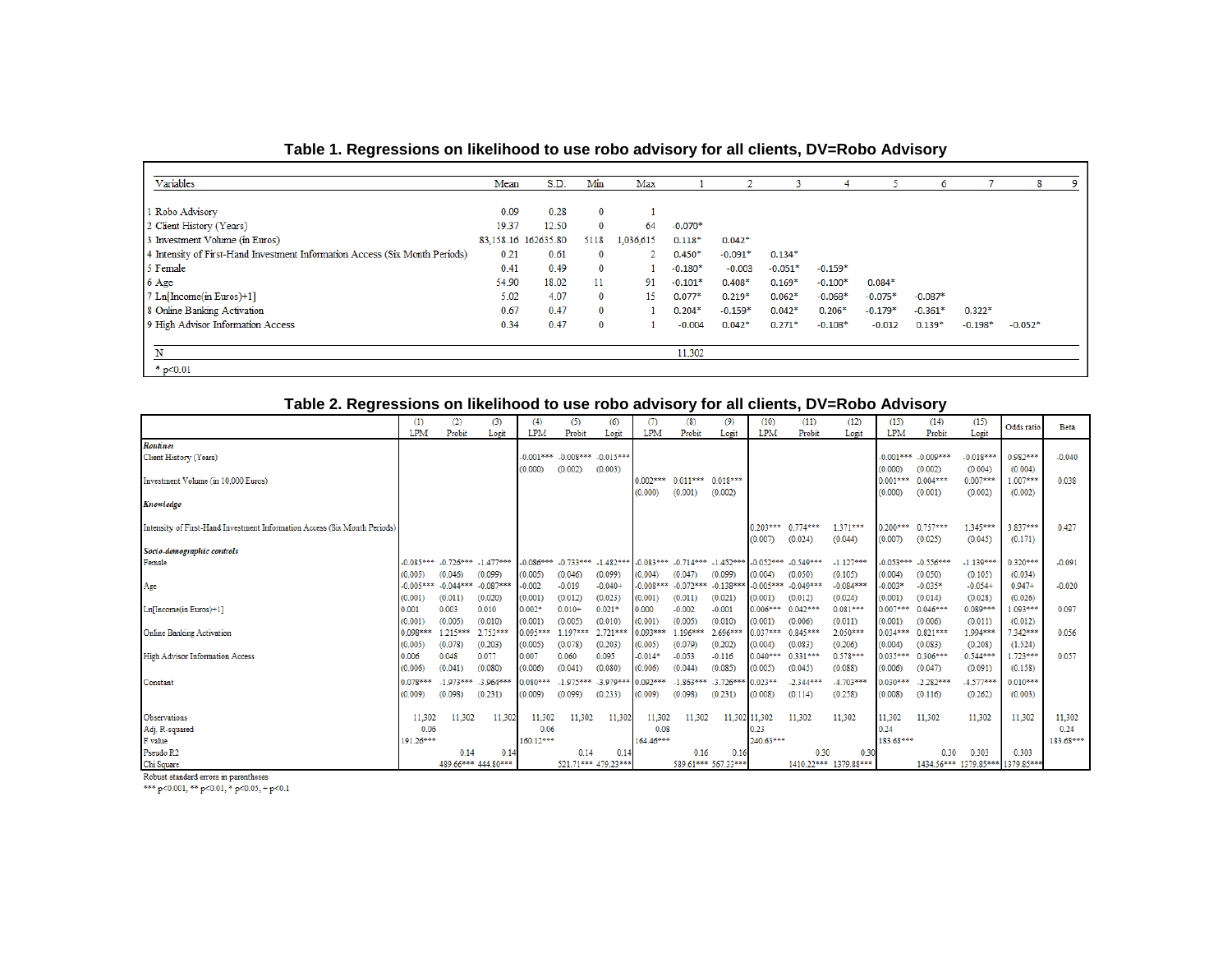Odds ratios indicate how a change in our independent variables – i.e., *Client History (Years)*, *Investment Volume (in 10,000 Euros)*, and *First-Hand Investment Information Access (Six Month Periods)* – alters the odds for the occurrence of the event of using robo advisory. For robustness, the last column in Table 2 depicts the beta-coefficients of our main model 13, based on the (z-)standardization of all regression variables. As betacoefficients are unitless  $-$  i.e., they refer to how many standard deviations the dependent variable changes per unit standard deviation increase in our independent and control variables – they ensure that differences between our reported effect sizes are not driven by differences in measurement scales of our predictors.

While we find support for our hypotheses in all models and model specifications, our results indicate particularly strong support for hypothesis 3. Results of our main model (Model 13) suggest that an additional six month period of recent, first-hand investment information increases clients' probability of using robo advisory by 0.20 (p=0.000). The odds ratio of *Intensity of First-Hand Investment Information Access ((Six Month Periods*) is 3.837 (p=0.000), indicating that an additional six month period of recent investment information access increases a client's odds to use robo advisory by over 300 percent. Our results for *Client History (Years)* suggest that each additional year of client history reduces the probability and odds to use robo advisory significantly, but only marginally. Specifically, clients' probability of using robo advisory decreases by  $0.001$  (p=0.000), while their odds of using robo advisory fall by two percent  $(p=0.001)$  with each year at the focal bank. Lastly, our results for *Investment Volume (in 10,000 Euros)* indicate similar, yet opposite effects in comparison to our previous predictor variable. They suggest that with each additional 10,000 Euros of investment volume, clients' probability of using robo advisory increases by  $0.01$  (p=0.01). The odds ratio of  $1.007$ (p=0.000) indicates that clients' odds of using robo advisory raise by one percent with every 10,000 Euros that they invest at the bank.

We ran various robustness tests to build confidence in our findings ranging from regressions with log-transformed investment volume measures to ones allowing for differences in effects between APA-qualified and -unqualified users. All robustness tests supported our results, highlighting particularly the centrality of firsthand investment information, gained through own investment experience, in opening clients towards robo advisory – as do the beta coefficients in Table 2.

#### **5. Discussion and Conclusion**

The objective of our paper was to investigate how clients respond to the recent introduction of a new service providing algorithm-based investment advice – robo advisory in banking. Drawing on insights from a rich, large-scale data set of bank clients and interviews with bank advisors, we explored what drives the decision to rely on digital services in a knowledge-intensive, risky context. We find support for our hypotheses that clients' history with the focal bank, investment volume, and intensity of first-hand investment information access influence the likelihood of using robo advisory. While all three factors are significant, we find that clients' intensity of first-hand investment information access has by far the strongest impact on their use of robo advisory.

Theoretical insights and empirical results of our study primarily speak to the behavioral literature in management [62-63], information systems [13], [20], psychology [64-67], and finance [68]. We present both, main challenges that algorithm-based digital services in knowledge-intensive, risky settings face on the client side and ways to overcome them. In settings in which clients have especially strong reservations about using algorithm-based services despite the high advantages and new opportunities they offer understanding how users can overcome their trepidations and use services like robo advisory is of crucial interest to many parties. One main group are scholars interested in how individuals can improve boundedly rational decision-making [69], particularly in the context of new technology use [13], [20]. Our analysis of a large, real-world data set allows us to provide insights on the behavioral drivers of clients' use of algorithm-based services that complement those documented by studies in less risky decision contexts, e.g. experiments. We find that in contexts characterized by high uncertainty and risk, users' experiences with their service providers – the foundation for knowledge and routines aligned and misaligned with technology use – are central in driving their adoption decisions. Our results suggest that while existing routines may make clients slightly more or less open towards robo advisory, gaining first-hand information aligned with using algorithm-based services is a game changer when it comes to raising openness of clients.

There are several limitations to this study, which provide room for future research. First and foremost, our study on the behavioral drivers behind clients' robo advisory use necessarily relies on cross-sectional data referring to the time before its introduction. While this focus allows us to rule out the impacts of organizational restructuring or marketing campaigns on our results, it raises other concerns. First, our data is subject to potential unobserved heterogeneity biases, which prevent us from inferring causal relationships from our analyses. Also, it constrains us in exploring additional, promising research questions – such as interaction effects between client characteristics – as it limits the number of observations available for respective subgroup analysis. Our analyses and interviews provide some comfort on these concerns. While individual characteristics of users may never be fully independent from one another, correlation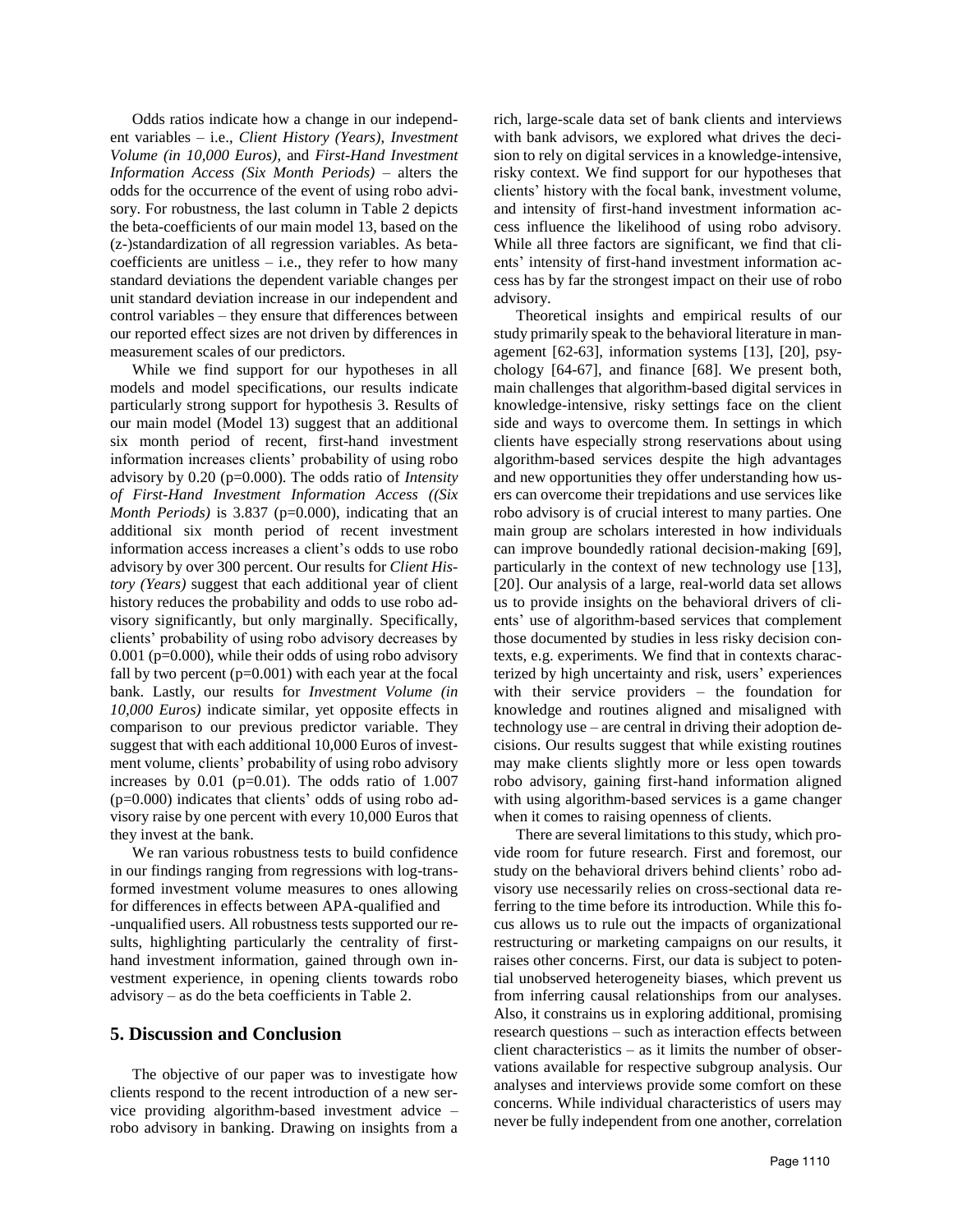coefficients between observable characteristics in Table 1 take on common magnitudes. Also, our detailed interviews with various industry experts working in the relevant institutional field support our results. We welcome and encourage future research to replicate and extend our findings in different knowledge contexts, using longitudinal data. A second main limitation of our study is that we can only provide insights into clients' extensive, not intensive, use of investment services. Based on the very recent introduction of robo advisory in the bank under study, the largely personal format of investment services, as well as German data protection laws, it is very difficult  $-$  if not impossible  $-$  to gather representative data on how frequently clients use investment services.

Our study yields important practical implications by revealing which clients find robo advisory attractive. Primarily, our results can help bank advisors improve their recommendations to clients. In their daily business, many bank advisors still rely on largely theoretical concepts on how clients respond to digital technologies to guide their service and recommendations. While such a bottom-up approach may be very valuable in general, it is subject to limitations when used to understand reactions to new digital formats like robo advisory. By inferring who uses robo advisory through analyzing a large data set, we offer real world insights into this question. Our study introduces a new business case on robo advisory that can inform and inspire other firms, in particular banks, in the field.

#### **6. References**

[1] Grove, W. M., & Meehl, P. E. 1996. Comparative efficiency of informal (subjective, impressionistic) and formal (mechanical, algorithmic) prediction procedures: the clinical– statistical controversy. Psychology, Public Policy, and Law, 2(2): 293-323.

[2] Koren, Y., Bell, R., & Volinsky, C. 2009. Matrix factorization techniques for recommender systems. Computer, 42(8): 30-37.

[3] Meehl, P. E. 1954. Clinical Versus Statistical Prediction: A Theoretical Analysis and a Review of the Evidence. Minneapolis, MN: University of Minnesota Press.

[4] Brynjolfsson, E., & McAfee, A. 2017. The business of artificial intelligence. Harvard Business Review, 7: 1-20.

[5] Raisch, S., & Krakowski, S. 2020. Artificial Intelligence and Management: The Automation-Augmentation Paradox. Academy of Management Review, 46(1), 192-210.

[6] Davis, F. D. 1989. Perceived usefulness, perceived ease of use, and user acceptance of information technology. MIS Quarterly, 13(3): 319-340.

[7] Davis, F. D., Bagozzi, R. P., & Warshaw, P. R. 1989. User acceptance of computer technology: a comparison of two theoretical models. Management Science, 35(8): 982-1003.

[8] Hong, W., Thong, J. Y., Wong, W.-M., & Tam, K.-Y. 2002. Determinants of user acceptance of digital libraries: an empirical examination of individual differences and system characteristics. Journal of Management Information Systems, 18(3): 97-124.

[9] Schierz, P. G., Schilke, O., & Wirtz, B. W. 2010. Understanding consumer acceptance of mobile payment services: an empirical analysis. Electronic Commerce Research and Applications, 9(3): 209-216.

[10] Venkatesh, V., & Davis, F. D. 2000. A theoretical extension of the technology acceptance model: four longitudinal field studies. Management Science, 46(2): 186-204.

[11] Venkatesh, V., Morris, M. G., Davis, G. B., & Davis, F. D. 2003. User acceptance of information technology: toward a unified view. MIS Quarterly, 27(3): 425-478.

[12] Jago, A. S. 2019. Algorithms and authenticity. Academy of Management Discoveries, 5(1): 38-56.

[13] Dietvorst, B. J., Simmons, J. P., & Massey, C. 2015. Algorithm aversion: people erroneously avoid algorithms after seeing them err. Journal of Experimental Psychology: General, 144(1): 114-126.

[14] Cyert, R. M., & March, J. G. 1963. A Behavioral Theory of the Firm. Englewood Cliffs: Prentice-Hall.

[15] Nelson, R. R., & Winter, S. G. 1982. An evolutionary theory of economic change. Harvard University Press: Cambridge.

[16] Gamson, W. A., & Scotch, N. A. 1964. Scapegoating in baseball. American Journal of Sociology, 70(1): 69-72.

[17] Argote, L. 1999. Organizational learning: Creating, retaining and transferring knowledge. Springer Science & Business Media: New York.

[18] Argote, L., & Epple, D. N. 1990. Learning curves in manufacturing: Carnegie Mellon University, Graduate School of Industrial Administration.

[19] Argote, L., & Miron-Spektor, E. 2011. Organizational learning: From experience to knowledge. Organization Science, 22(5): 1123-1137.

[20] Dietvorst, B. J., Simmons J. P., & Massey, C. 2016. Overcoming algorithm aversion: people will use imperfect algorithms if they can (even slightly) modify them. Management Science, 64(3):1155-1170.

[21] Amabile, T. 2019. GUIDEPOST: Creativity, Artificial Intelligence, and a World of Surprises. Guidepost Letter for Academy of Management Discoveries. Academy of Management Discoveries, 6(3): 351-354.

[22] Elfenbein, D. W., & Sterling, A. D. 2018. (When) Is hiring strategic? Human capital acquisition in the age of algorithms. Strategy Science, 3(4): 668-682.

[23] Edmondson, A. C., & Nembhard, I. M. 2009. Product development and learning in project teams: the challenges are the benefits\*. Journal of Product Innovation Management, 26(2): 123-138.

[24] Reagans, R., Argote, L., & Brooks, D. 2005. Individual experience and experience working together: Predicting learning rates from knowing who knows what and knowing how to work together. Management Science, 51(6): 869-881.

[25] Storbacka, K., Brodie, R. J., Böhmann, T., Maglio, P. P., & Nenonen, S. 2016. Actor engagement as a microfoundation for value co-creation. Journal of Business Research, 69(8): 3008-3017.

[26] Orr, B. 2001. E-banking: what next? American Bankers Association. ABA Banking Journal 93(12): 40.

[27] Pikkarainen T, Pikkarainen K, Karjaluoto H, Pahnila S. 2004. Consumer acceptance of online banking: an extension of the technology acceptance model. Internet Research 14(3): 224-235.

[28] Sheshunoff A. 2000. Internet banking - an update from the frontlines. American Bankers Association. ABA Banking Journal 92(1): 51-55.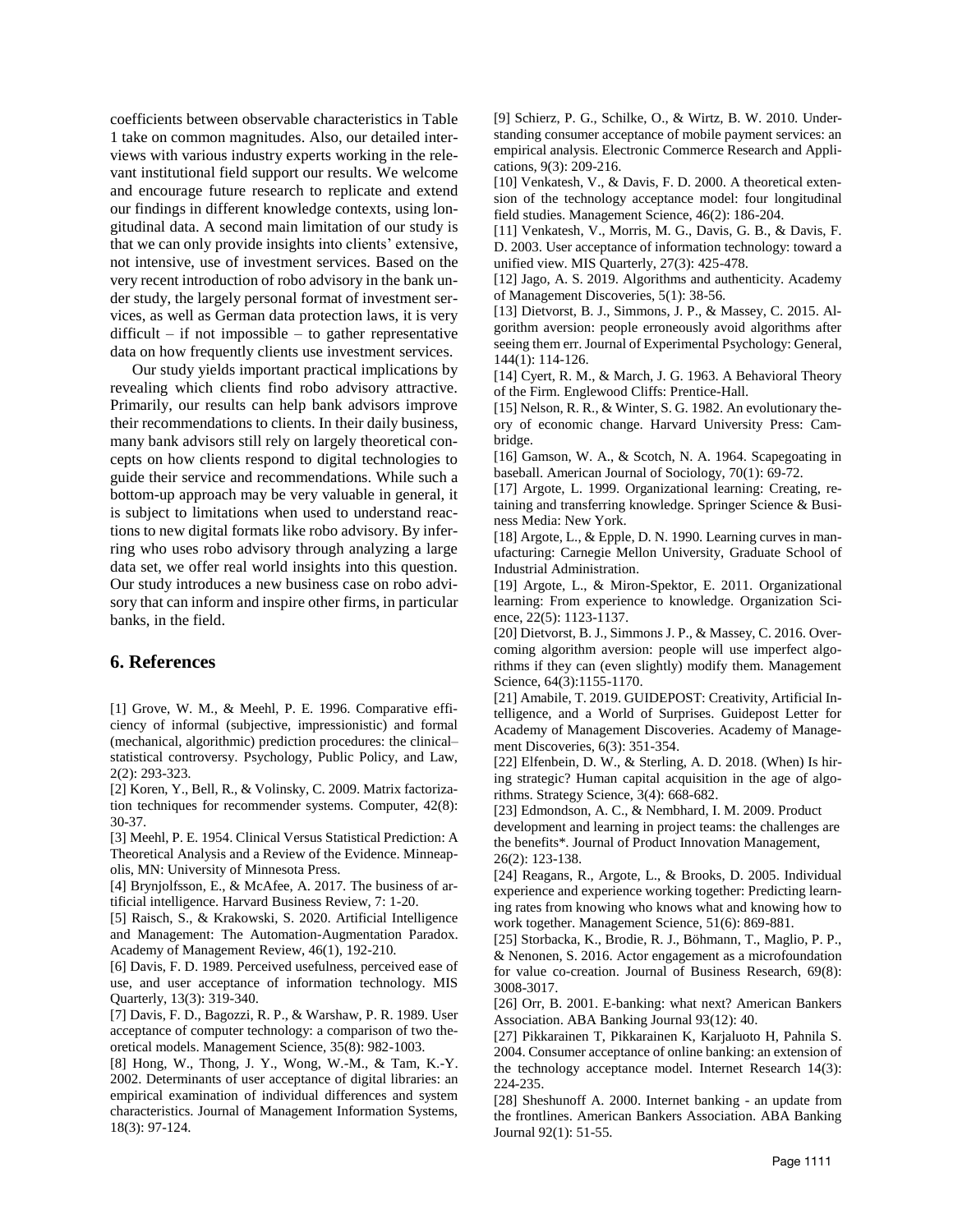[29] White, H., Nteli, F. 2004. Internet banking in the UK: why are there not more customers? Journal of Financial Services Marketing 9(1): 49-56.

[30] Howcroft B., Hamilton, R., Hewer, P. 2002. Consumer attitude and the usage and adoption of home-based banking in the United Kingdom. International Journal of Bank Marketing 20(3):111-121.

[31] Sathye, M. 1999. Adoption of internet banking by Australian consumers: an empirical investigation. International Journal of Bank Marketing, 17(7): 324-334.

[32] Kim, D. J., Ferrin, D. L., & Rao, H. R. 2008. A trust-based consumer decision-making model in electronic commerce: the role of trust, perceived risk, and their antecedents. Decision Support Systems, 44(2): 544-564.

[33] Chang, H.H., Chen, S.W. 2009. Consumer perception of interface quality, security, and loyalty in electronic commerce. Information & Management 46(7): 411-417.

[34] Mattila M., Karjaluoto H., & Pento T. 2003. Internet banking adoption among mature customers: early majority or laggards? Journal of Services Marketing 17(5): 514-528.

[35] Grove, W.M., Zald D. H., Lebow B. S., Snitz B. E., & Nelson, C. 2000. Clinical versus mechanical prediction: a meta-analysis. Psychological Assessment 12(1): 19-30.

[36] Silver, N. 2012. The Signal And The Noise: Why So Many Predictions Fail-But Some Don't. Penguin: New York.

[37] Karelaia N, & Hogarth RM. 2008. Determinants of linear judgment: a meta-analysis of lens model studies. Psychological Bulletin, 134(3): 404-426.

[38] Kahneman, D., & Riepe, M. W. 1998. Aspects of investor psychology. Journal of Portfolio Management, 24(4): 52-65.

[39] Tversky, A., & Kahneman, D. 1992. Advances in prospect theory: cumulative representation of uncertainty. Journal of Risk and Uncertainty, 5(4): 297-323.

[40] Szmigin, I., & Foxall, G. 1998. Three forms of innovation resistance: the case of retail payment methods. Technovation, 18(6-7): 459-468.

[41] Gambardella, A., Khashabi, P., & Panico, C. 2020. Managing Autonomy in Industrial R&D: A Project-Level Investigation. Organization Science, 31(1): 165-181.

[42] Anderson, E., & Weitz, B. 1989. Determinants of continuity in conventional industrial channel dyads. Marketing Science, 8(4): 310-323.

[43] Chua, R. Y. J., Ingram, P., & Morris, M. W. 2008. From the head and the heart: locating cognition-and affect-based trust in managers' professional networks. Academy of Management Journal, 51(3): 436-452.

[44] Corts, K. S., & Singh, J. 2004. The effect of repeated interaction on contract choice: evidence from offshore drilling. Journal of Law, Economics, and Organization, 20(1): 230-260. [45] Vanneste, B. S., & Puranam, P. 2010. Repeated interactions and contractual detail: Identifying the learning effect. Organization Science, 21(1): 186-201.

[46] Vanneste, B. S., Puranam, P., & Kretschmer, T. 2014. Trust over time in exchange relationships: meta‐analysis and theory. Strategic Management Journal, 35(12): 1891-1902.

[47] Kleijnen, M., Lee, N., & Wetzels, M. 2009. An exploration of consumer resistance to innovation and its antecedents. Journal of Economic Psychology, 30(3): 344-357.

[48] Tornatzky, L. G., & Klein, K. J. 1982. Innovation characteristics and innovation adoption-implementation: a metaanalysis of findings. IEEE Transactions on engineering management, 29(1): 28-45.

[49] Foxall, G. R. 1993. The influence of cognitive style on consumers′ variety seeking among food innovations. British Food Journal, 95(9): 32-36.

[50] Foxall, G. R. 1994. Consumer initiators: adaptors and innovators. British Journal of Management, 5(s1): 3-12.

[51] Ram, S. 1987. A model of innovation resistance. Advances in Consumer Research, 14(1): 208–211.

[52] Meuter, M. L., Bitner, M. J., Ostrom, A. L., & Brown, S. W. 2005. Choosing among alternative service delivery modes: an investigation of customer trial of self-service technologies. Journal of Marketing, 69(2): 61-83.

[53] Rogers, E. M. 1995. Diffusion of Innovations (4th ed.). New York: Free Press.

[54] Mouilliet, D., Stolzenbach, J., Völker, T., & Wagner, I. 2016. Robo Advisory in Wealth Management. Same Name Different Game - A Look at the German Robo-Advisor Landscape: Deloitte.

[55] Alter, A. L., & Oppenheimer, D. M. 2008. Easy on the mind, easy on the wallet: the roles of familiarity and processing fluency in valuation judgments. Psychonomic Bulletin & Review, 15(5): 985-990.

[56] Park, C. W., & Lessig, V. P. 1981. Familiarity and its impact on consumer decision biases and heuristics. Journal of Consumer Research, 8(2): 223-230.

[57] Tversky, A., & Kahneman, D. 1973. Availability: A heuristic for judging frequency and probability. Cognitive Psychology, 5(2): 207-232.

[58] Bandura, A., & Walters, R. H. 1977. Social learning theory. Englewood Cliffs: Prentice-Hall.

[59] World Economic Forum. 2018. The Global Competitiveness Report 2018. Retrieved September 9, 2021, from https://www.weforum.org/reports/the-global-competitvenessreport-2018

[60] Stiftung Warentest. 2018. Die Maschine machts, Finanztest 08/2018: Stiftung Warentest.

[61] Earle, J. S., Spicer, A., & Peter, K. S. 2010. The normalization of deviant organizational practices: wage arrears in Russia, 1991–98. Academy of Management Journal, 53(2): 218- 237.

[62] March, J. G. 1994. Primer on Decision Making: How Decisions Happen. New York: Simon and Schuster.

[63] Simon, H. A. 1959. Theories of decision-making in economics and behavioral science. The American Economic Review, 49(3): 253-283.

[64] Gennaioli, N., & Shleifer, A. 2010. What comes to mind. The Quarterly Journal of Economics, 125(4): 1399-1433.

[65] Gilovich, T., Griffin, D., & Kahneman, D. 2002. Heuristics and Biases: The Psychology of Intuitive Judgment. New York: Cambridge University Press.

[66] Kahneman, D. 2011. Thinking, Fast and Slow. New York: Farrar, Straus and Giroux.

[67] Tversky, A., & Kahneman, D. 1974. Judgment under uncertainty: heuristics and biases. Science, 185(4157): 1124- 1131.

[68] D'Acunto, F., Prabhala, N., & Rossi, A. G. 2019. The promises and pitfalls of robo-advising. The Review of Financial Studies, 32(5): 1983-2020.

[69] Milkman, K. L., Chugh, D., Bazerman, M.H. 2009. How can decision making be improved? Perspectives on Psychological Science 4(4): 379-383.